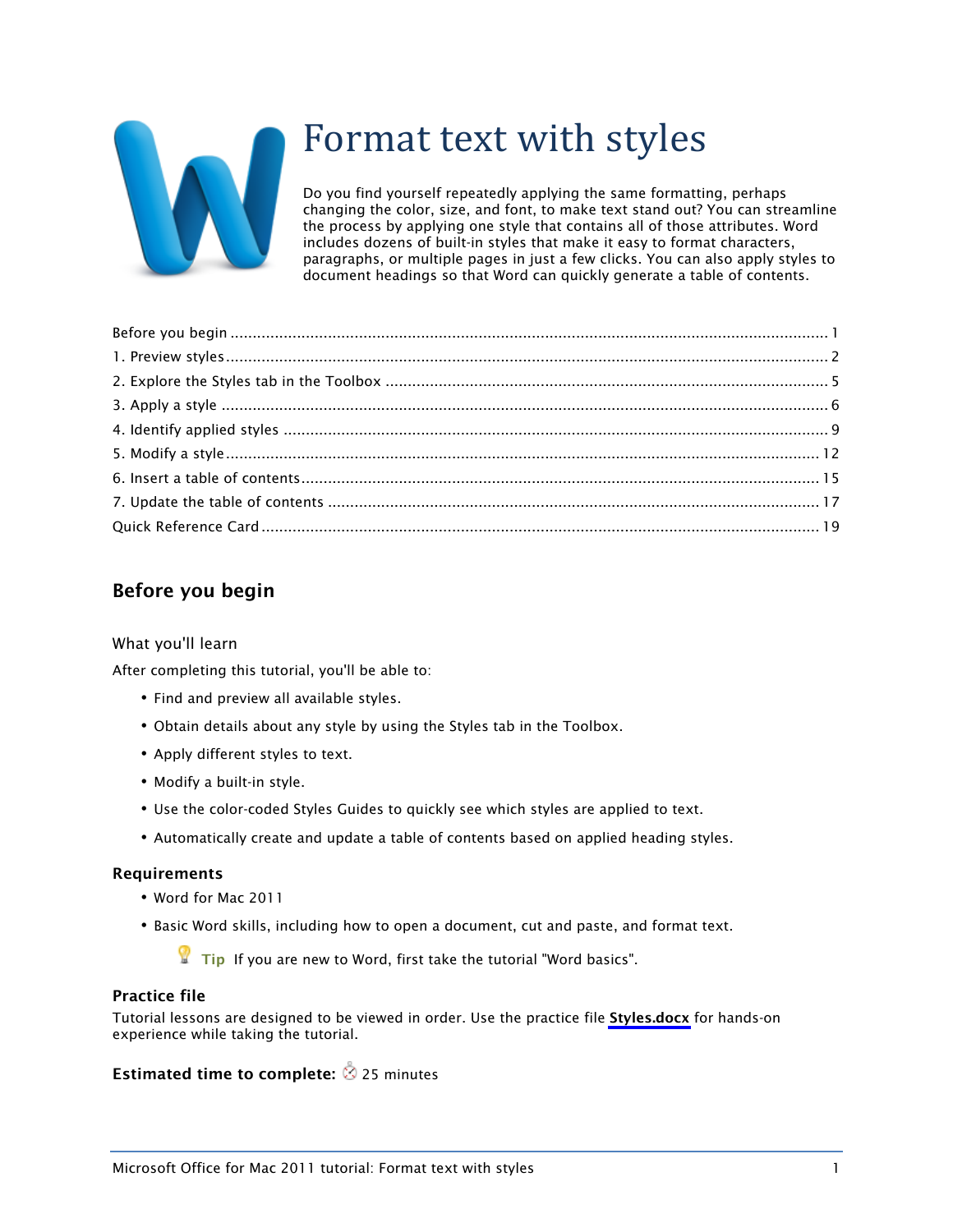### 1. Preview styles

Before you apply a style, you can see all of the available styles and preview how they will appear when applied.

Let's look at two places where you can preview the available styles.

 $\boxed{1}$  On the Home tab, under Styles, point to any style, and then click the arrow that appears.

| 000            |        |                                                                        |                      |                                                                               |           | Styles.docx   |           |        |           |   |
|----------------|--------|------------------------------------------------------------------------|----------------------|-------------------------------------------------------------------------------|-----------|---------------|-----------|--------|-----------|---|
|                |        |                                                                        | $\bullet$ 60 $\circ$ |                                                                               |           | $125x - 2$    |           |        |           |   |
| A Home         | Layout | <b>Document Elements</b>                                               | <b>Tables</b>        | <b>Charts</b>                                                                 | SmartArt  | <b>Review</b> |           |        |           |   |
|                |        | Font                                                                   |                      |                                                                               | Paragraph |               |           | Styles |           |   |
| Calibri (Body) | $-10$  | $\bullet$ A $\bullet$ A $\bullet$ A $\bullet$ $\bullet$                |                      | $\frac{1}{2} \left\  \frac{1}{2} \frac{1}{\sqrt{2}} \right\ _{\infty}$<br>三・三 | 年経        |               | usbCcDdE  |        |           |   |
| $B$ $I$        |        | $U \cdot$ $\star$ Be $A^2$ $A_2$ $A \cdot \star$ and $\cdot$ $A \cdot$ |                      | 医医阳白结核                                                                        |           | ⊙             | Heading 2 |        | Heading 4 | ۹ |
|                |        |                                                                        |                      |                                                                               |           |               |           |        |           |   |

 $\blacksquare$  Tip If you don't see the Styles group on the Home tab, increase the width of your document window.

2 Notice that a preview appears for the most commonly used styles.

|                                                |                                                                           | <b>Styles</b>                                       |                                                    |                                                     |                                       |
|------------------------------------------------|---------------------------------------------------------------------------|-----------------------------------------------------|----------------------------------------------------|-----------------------------------------------------|---------------------------------------|
| ÷≣<br>⊪<br><br>АД<br>::                        | AaBbCcDdEe<br>◉<br>Heading 2                                              | AaBbCcDdEe<br>Heading 3                             | AaBbCcDdEe<br>Heading 4                            | $\circledast$<br>Ō                                  | ${\sf A}$ $\equiv$<br><b>Text Box</b> |
|                                                |                                                                           |                                                     |                                                    |                                                     |                                       |
| AaBbCcDdEe<br>Normal<br>AaBbCcD<br>List Bullet | AaBbCcDdl<br>Heading $1^{\frac{1}{2}}$<br>AaBbCcDdEe<br>1.<br>List Number | AaBbCcDdEe<br>Heading 2<br>AaBbCcDdEe<br>No Spacing | AaBbCcDdEe<br>Heading 3<br>AaBbCcDdEe<br>Recipient | AaBbCcDdEe<br>Heading 4<br>AaBbCcDdEe<br>Salutation |                                       |
| AaBbCcDdEe<br>Signature                        | <b>AaBbCo</b><br>Title 1                                                  |                                                     |                                                    | 11.                                                 |                                       |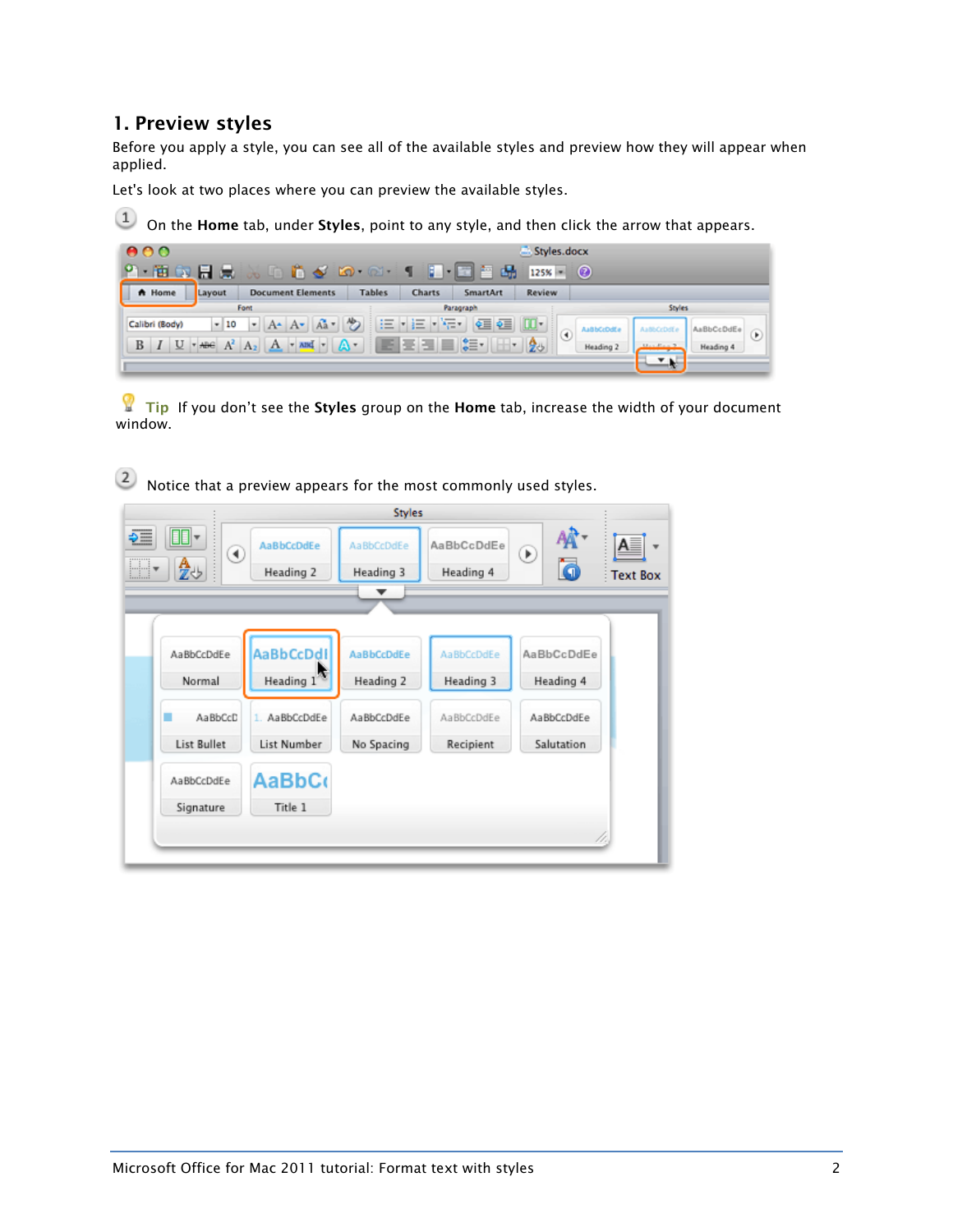Under Styles, click Manage the styles that are used in the document.



 $\left( 4\right)$ Notice that the Styles tab appears in the Toolbox.

| <b>Styles</b>                             |  |  |  |  |
|-------------------------------------------|--|--|--|--|
| 圃<br>滬<br>GI                              |  |  |  |  |
| Current style of selected text:           |  |  |  |  |
| ¶<br>Heading 3                            |  |  |  |  |
| 1.<br>New Style<br><b>Select All</b><br>Œ |  |  |  |  |
| Pick a style to apply:                    |  |  |  |  |
| Clear Formatting                          |  |  |  |  |
| ¶<br>Normal                               |  |  |  |  |
| ¶<br>Date                                 |  |  |  |  |
| <b>Heading 1</b><br>¶                     |  |  |  |  |
| ¶<br><b>Heading 2</b>                     |  |  |  |  |
| 000                                       |  |  |  |  |
| List: Recommended                         |  |  |  |  |
| <b>Show Styles Guides</b>                 |  |  |  |  |
| <b>Show Direct Formatting Guides</b>      |  |  |  |  |

### Hints

- All documents have standard built-in styles (for example, Normal, Title, Heading 1). The default style for text is Normal.
- The template that a document is based on (for example, Normal.dotx) determines which styles appear on the ribbon and on the Styles tab in the Toolbox.

#### Before you move on

Make sure that you can do the following:

• Find and preview styles on the ribbon and on the Styles tab.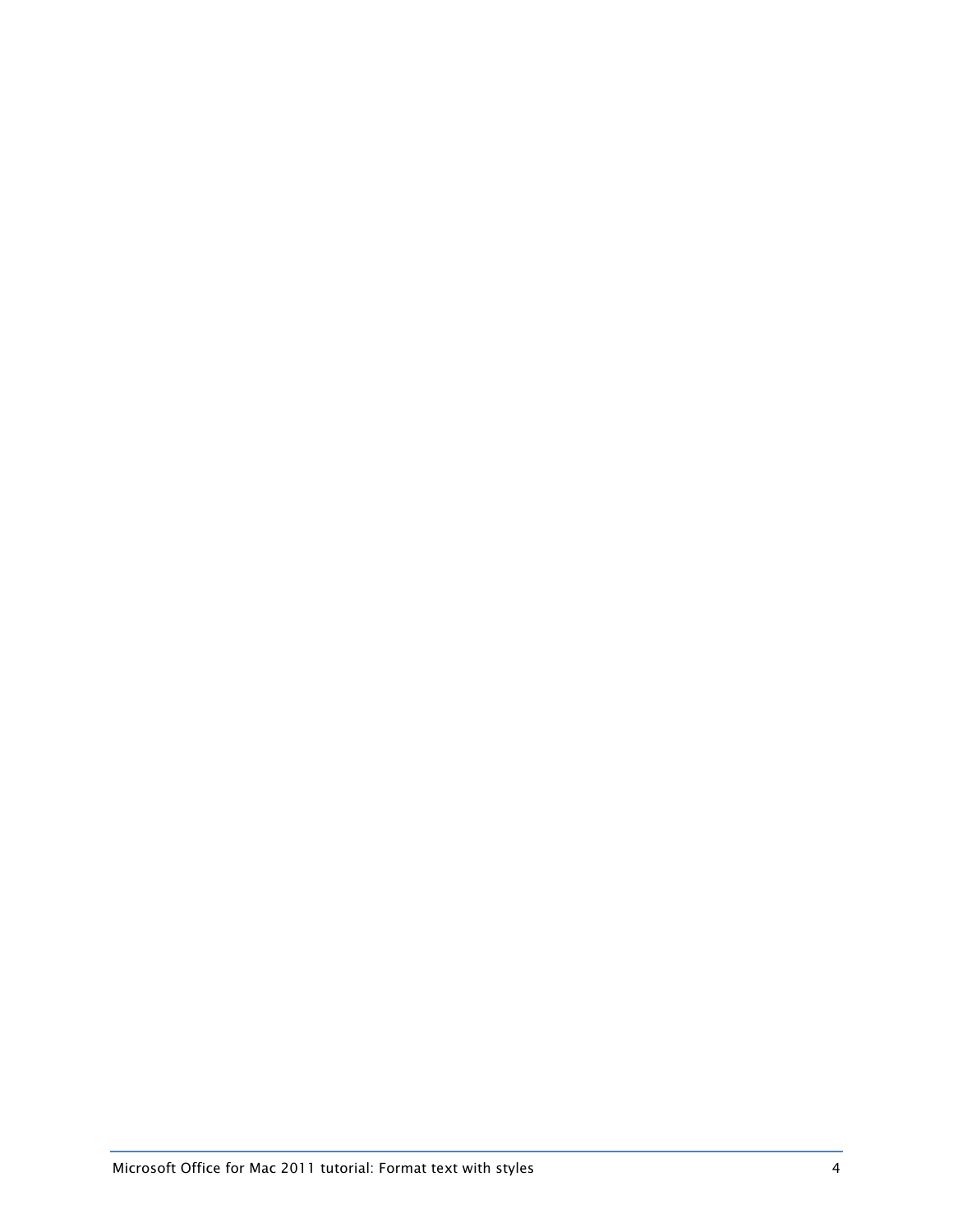### 2. Explore the Styles tab in the Toolbox

The Styles tab shows you useful information about any style, such as what style is applied to selected text, the type of style, and details about the style formatting.

Let's examine some information available on the Styles tab.

Tip If you don't see the Styles tab, on the Home tab, under Styles, click Manage the styles that are

used in the document

| O<br><b>Styles</b><br>圃<br>п                                                                        |  |  |  |  |
|-----------------------------------------------------------------------------------------------------|--|--|--|--|
| Current style of selected text:                                                                     |  |  |  |  |
| П<br>Normal                                                                                         |  |  |  |  |
| New Style $\frac{1}{16}$<br><b>Select All</b>                                                       |  |  |  |  |
| Pick a style to apply:                                                                              |  |  |  |  |
| Clear Formatting                                                                                    |  |  |  |  |
| Normal                                                                                              |  |  |  |  |
| Normal: Font:(Default) +Theme Body, 10 pt,<br>Date<br>Font color: Text 1, Left, Line spacing:<br>2  |  |  |  |  |
| multiple 1.15 li, Space After: 10 pt, Widow/<br><b>Headin</b><br>Orphan control, Style: Quick Style |  |  |  |  |
| 3<br><b>Heading 2</b>                                                                               |  |  |  |  |
| 000                                                                                                 |  |  |  |  |
| List: Recommended                                                                                   |  |  |  |  |
| <b>Show Styles Guides</b>                                                                           |  |  |  |  |
| <b>Show Direct Formatting Guides</b>                                                                |  |  |  |  |

- **Current style**: The name and a preview of the style that is applied to the text selected in the document.
- <sup>2</sup> Styles ScreenTip: Details about the formatting associated with a style. To see details, rest the pointer on the name of the style.
- Style type: The type of style applied in your document. For example, if you apply a paragraph style, the whole paragraph uses that style. The four types of Word styles are: Paragraph  $\P$ , Character  $\Delta$ , List

⋿ and Table  $\mathbf{H}$ .

- **4** List pop-up menu: A filter to specify which styles you want to appear under Pick a style to apply.
- S Styles Guides options: When selected, visual indicators of applied styles and direct formatting appear in the document margin.

#### Hints

• To see all available styles, on the List pop-up menu, click All Styles.

### Before you move on

Make sure that you can do the following:

• Find information about styles on the Styles tab in the Toolbox.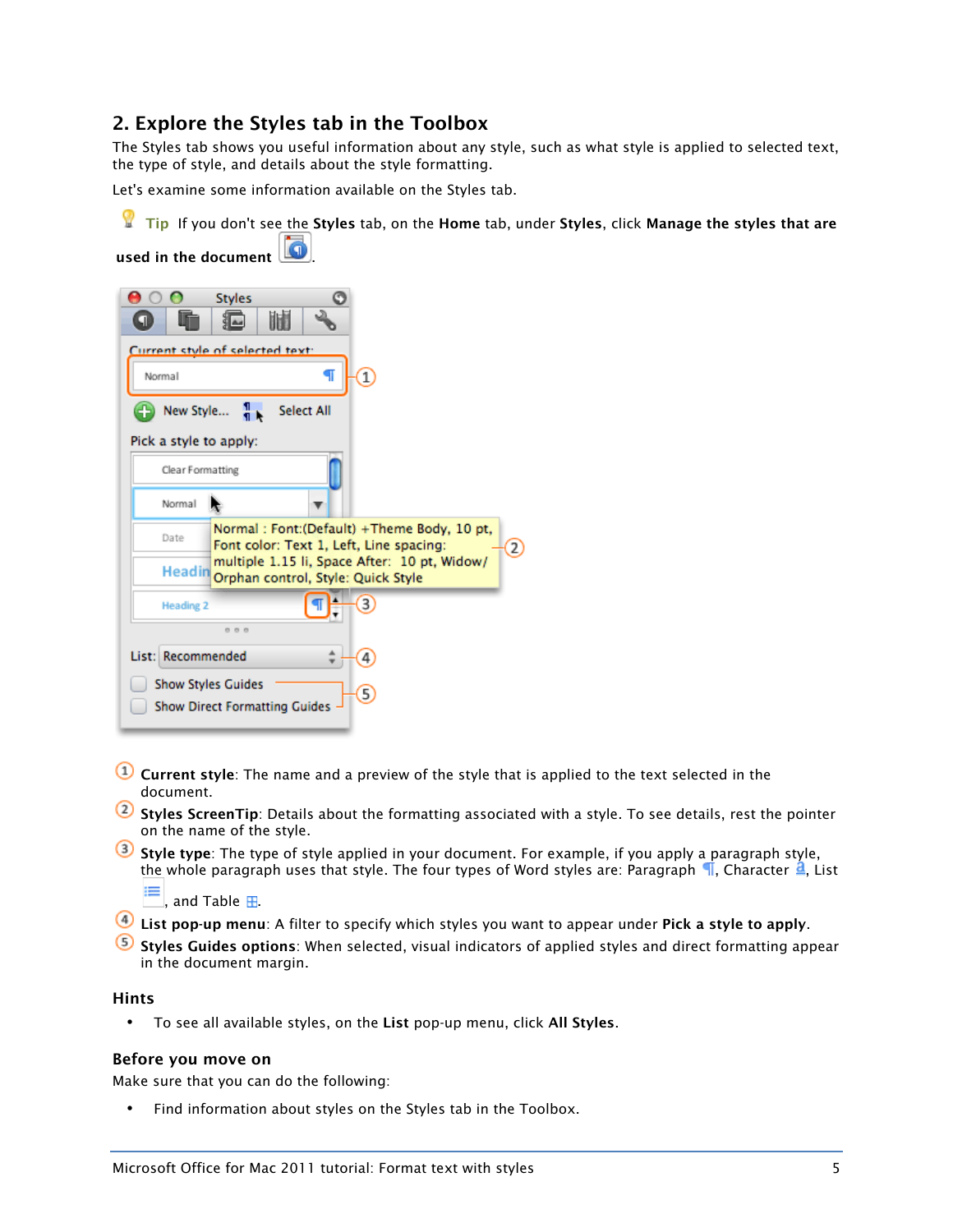### 3. Apply a style

When you apply a style, part of your document takes on the formatting that is defined by the style. For example, if you apply a Heading 1 style, the text takes on specific formatting (for example, Calibri, 16 point, blue, bold font).

Let's apply styles to several headings in the practice file. The headings will be included in the table of contents that you will create in a later lesson.



## 2 Click anywhere in the word Overview.



Note The practice file for this tutorial is set up so that when you apply the Heading 1 style, the content moves to the second page of your document to make room for a table of contents that you will add in a later lesson.

AaBbCcDdEe

Heading 2

 $(\triangleright)$ 



AaBbCcDdl

Heading 1

AaBbCcDdEe

Normal

**EB** 

发步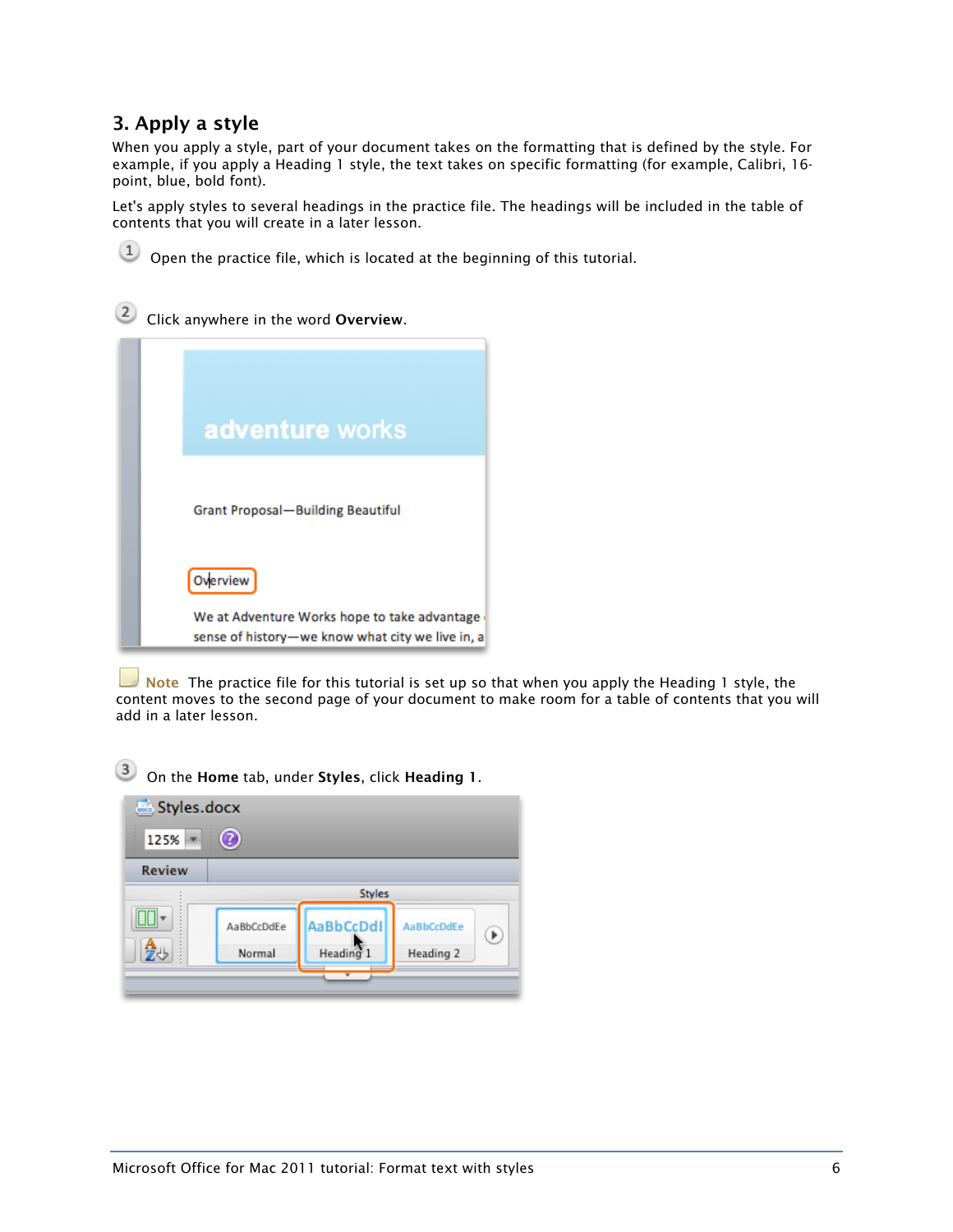# Click anywhere in the words A New Campaign.

Adventure Works currently occupies the ground fic not zoned for occupancy and is currently used for : to sell the entire building, though stating that mon and its patriarch was very fond of this city and this someone who would choose to reflect his desires v

### A New Campaign

We believe that Adventure Works is uniquely posit climbing wall, activity rooms, and a retail outlet. D: offered to members by reservation. In the evening

On the Styles tab, under Pick a style to apply, click Heading 2.



Repeat step 5 for the words Short-Term Impacts.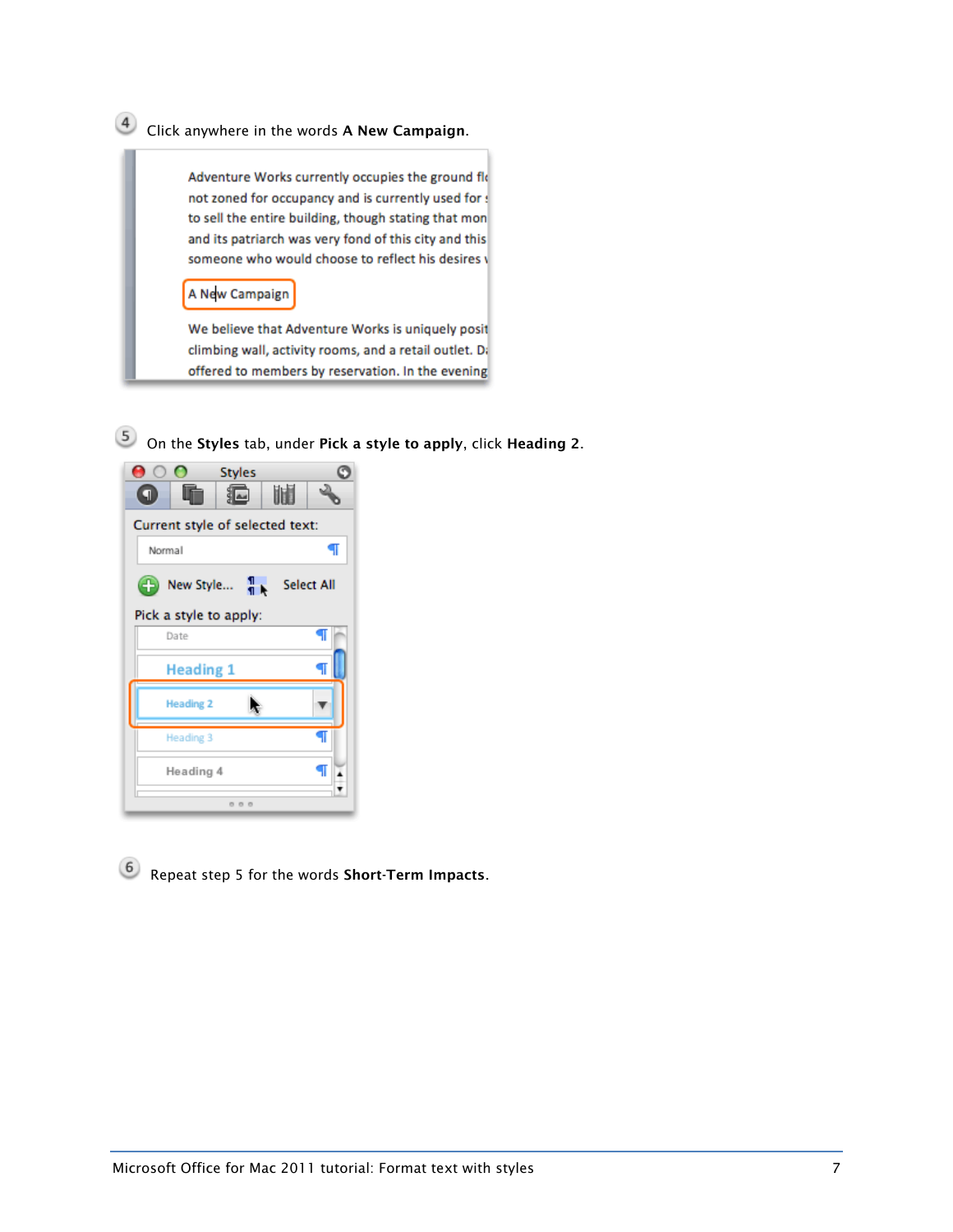$\overline{\mathcal{O}}$  Notice that each heading is formatted with the style that you selected.



Works would be the ideal ch

#### Hints

- To clear formatting or a style from document text, click anywhere in the text that contains the formatting or style. Then, on the Styles tab, under Pick a style to apply, click Clear Formatting.
- By default, Word applies a paragraph style (for example, Heading 1) to the entire paragraph. To apply a paragraph style to part of a paragraph, select only the words that you want the style to apply to.

#### Before you move on

Make sure that you can do the following:

• Use the ribbon and the Styles tab to apply styles.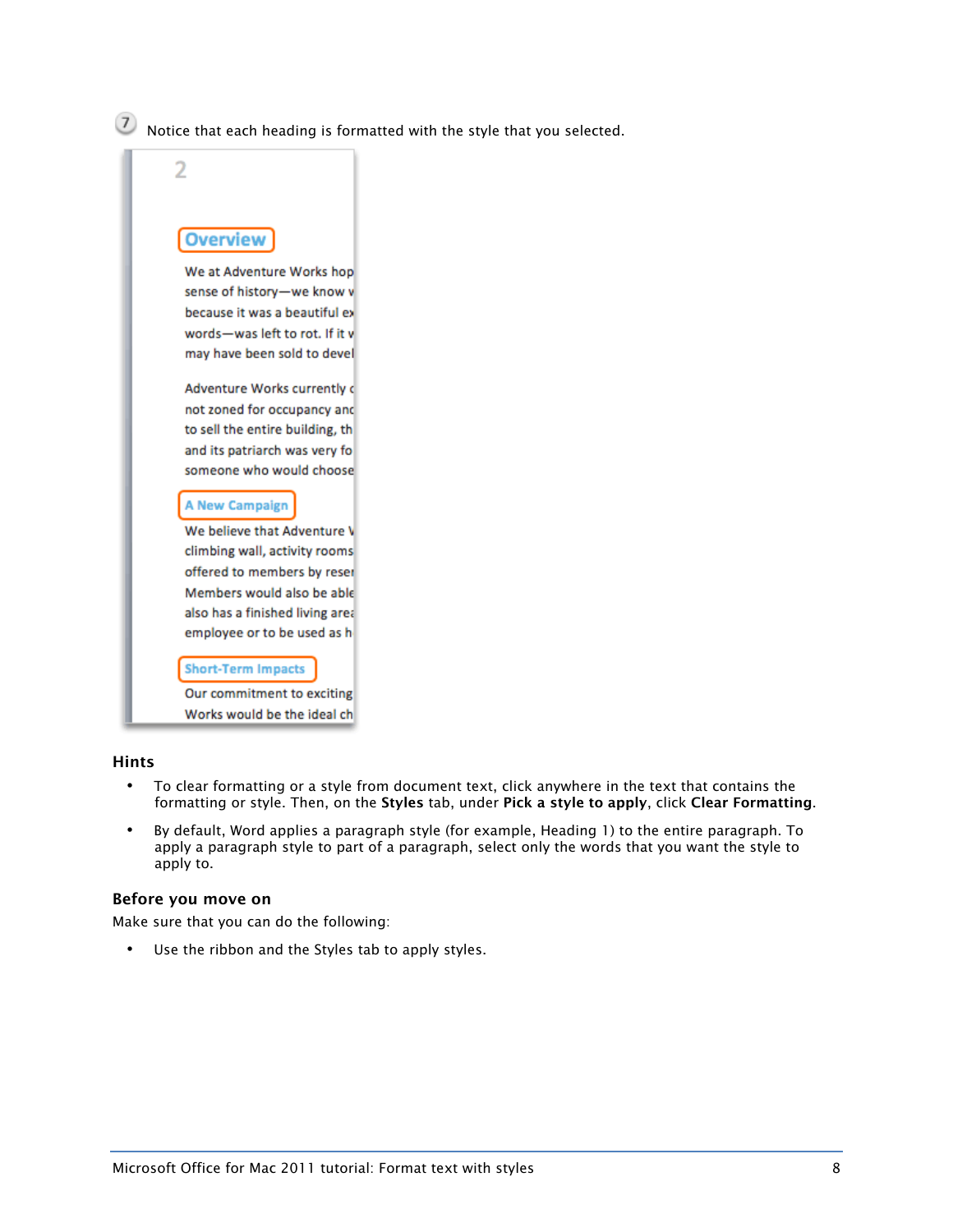### 4. Identify applied styles

Styles Guides color-code styles to make it easy to scan a document and identify all of the applied styles. This tool can help you identify formatting errors and distinguish between styles and direct formatting.

Let's use the Styles Guides to identify all styles that are applied to the document.

<sup>(1)</sup> On the Styles tab, select the Show Styles Guides check box.

|                                      | New Style $\frac{1}{1}$<br><b>Select All</b> |  |  |  |
|--------------------------------------|----------------------------------------------|--|--|--|
|                                      | Pick a style to apply:                       |  |  |  |
|                                      | Clear Formatting                             |  |  |  |
| 1                                    | T<br>Normal                                  |  |  |  |
| 2                                    | <b>Heading 1</b>                             |  |  |  |
| 3                                    | T<br><b>Heading 2</b>                        |  |  |  |
| 4                                    | q<br>Heading 3                               |  |  |  |
|                                      |                                              |  |  |  |
|                                      | List: Styles in Use                          |  |  |  |
| Show Styles Guides                   |                                              |  |  |  |
| <b>Show Direct Formatting Guides</b> |                                              |  |  |  |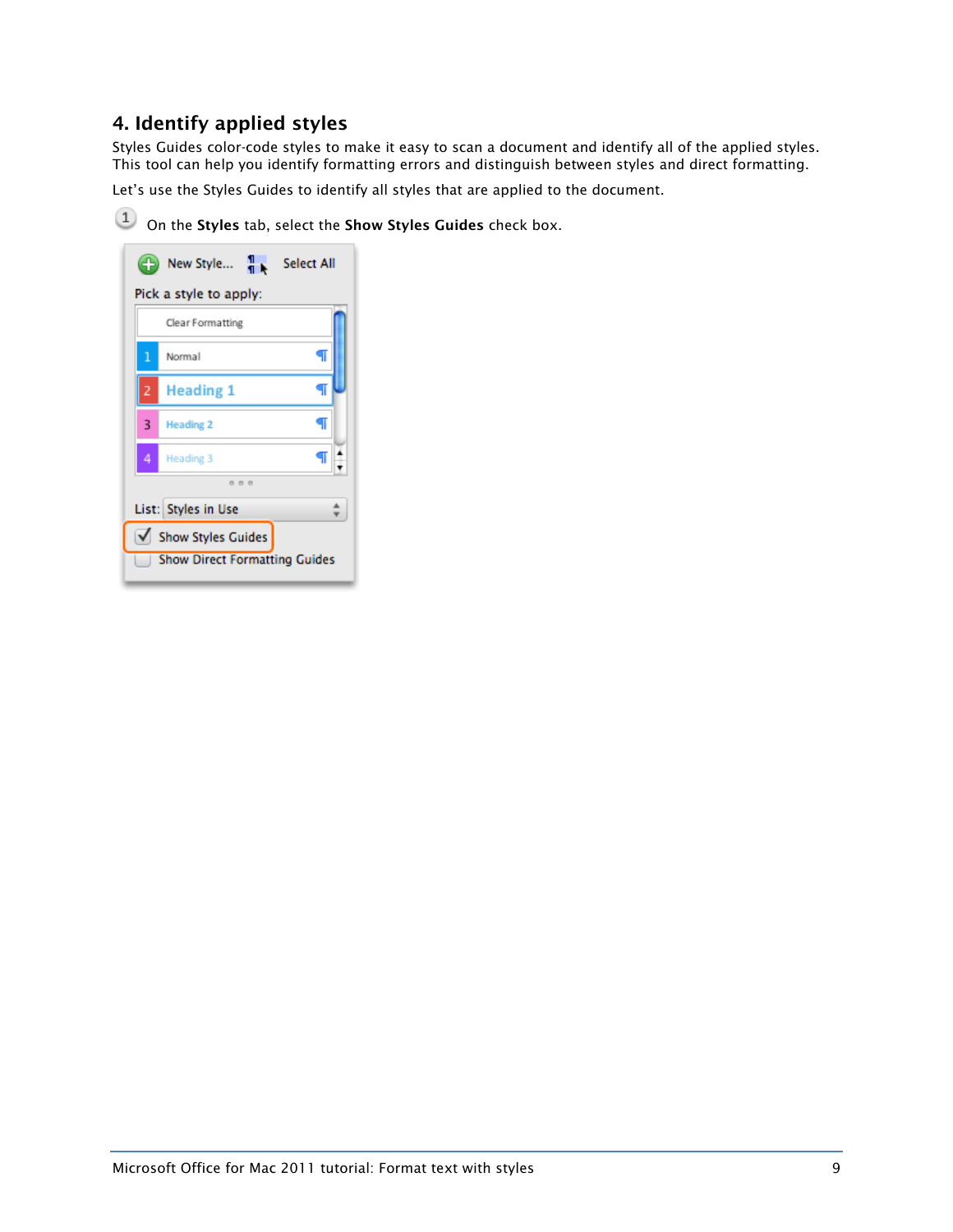2 Notice that the color-coded numbers on the Styles tab correspond to the color-coding that appears in the left margin of the document.



Note Word doesn't color-code styles that are applied to text boxes, frames, floating objects, or floating images.

 In the document, click anywhere in the words Grant Proposal — Building Beautiful. The color-code 1 indicates that the Normal style is applied.



Note Until you apply a different style, Normal is the default paragraph style.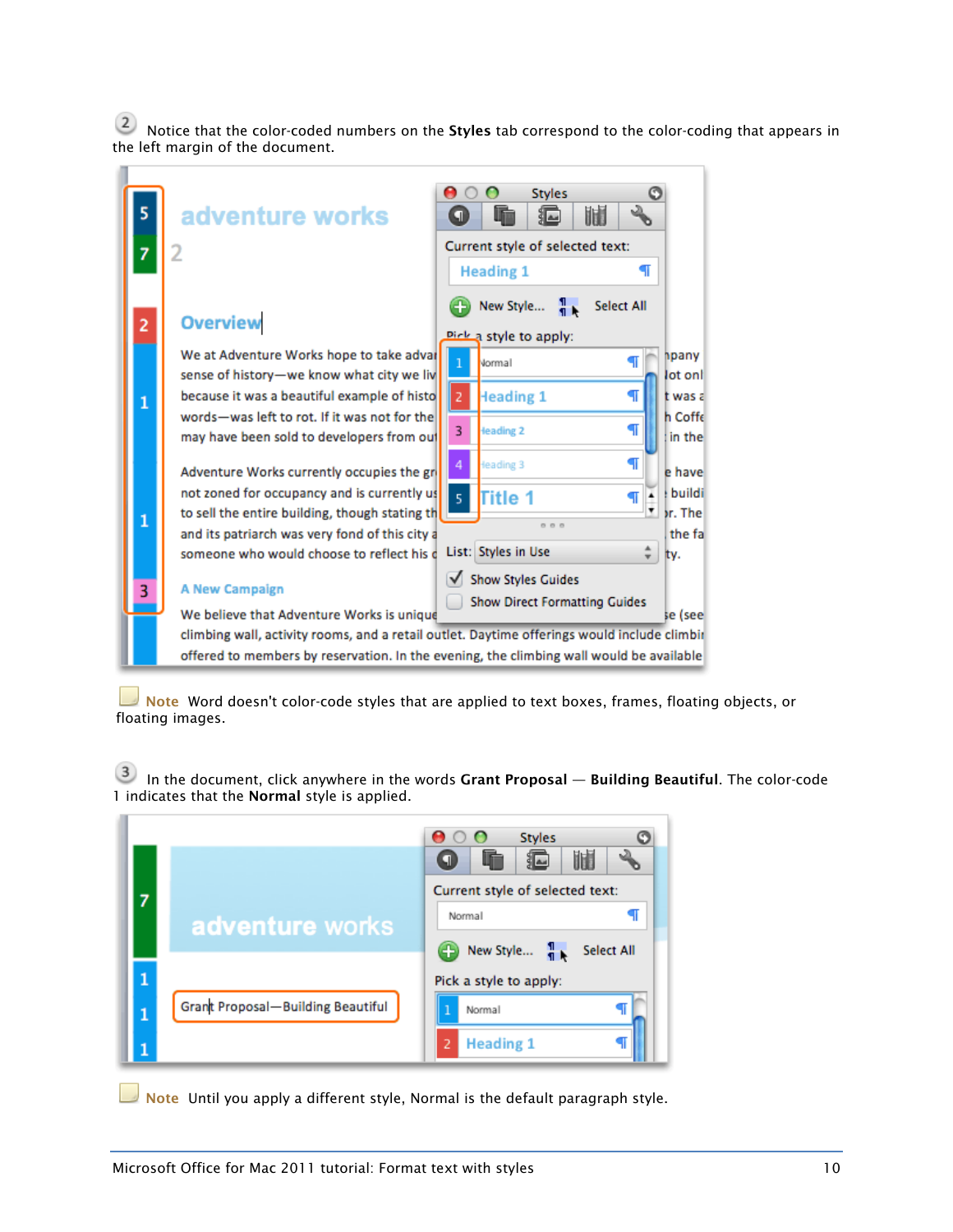Under Pick a style to apply, click Title 1.



 $\blacksquare$  Tip If the Title 1 style doesn't appear on the Styles tab, on the List pop-up menu, click Recommended.

 $(5)$ Notice that the new color-code indicates that the style is now a Title 1.



Note The numbering and color-coding for Styles Guides depends on the option that you select on the List pop-up menu.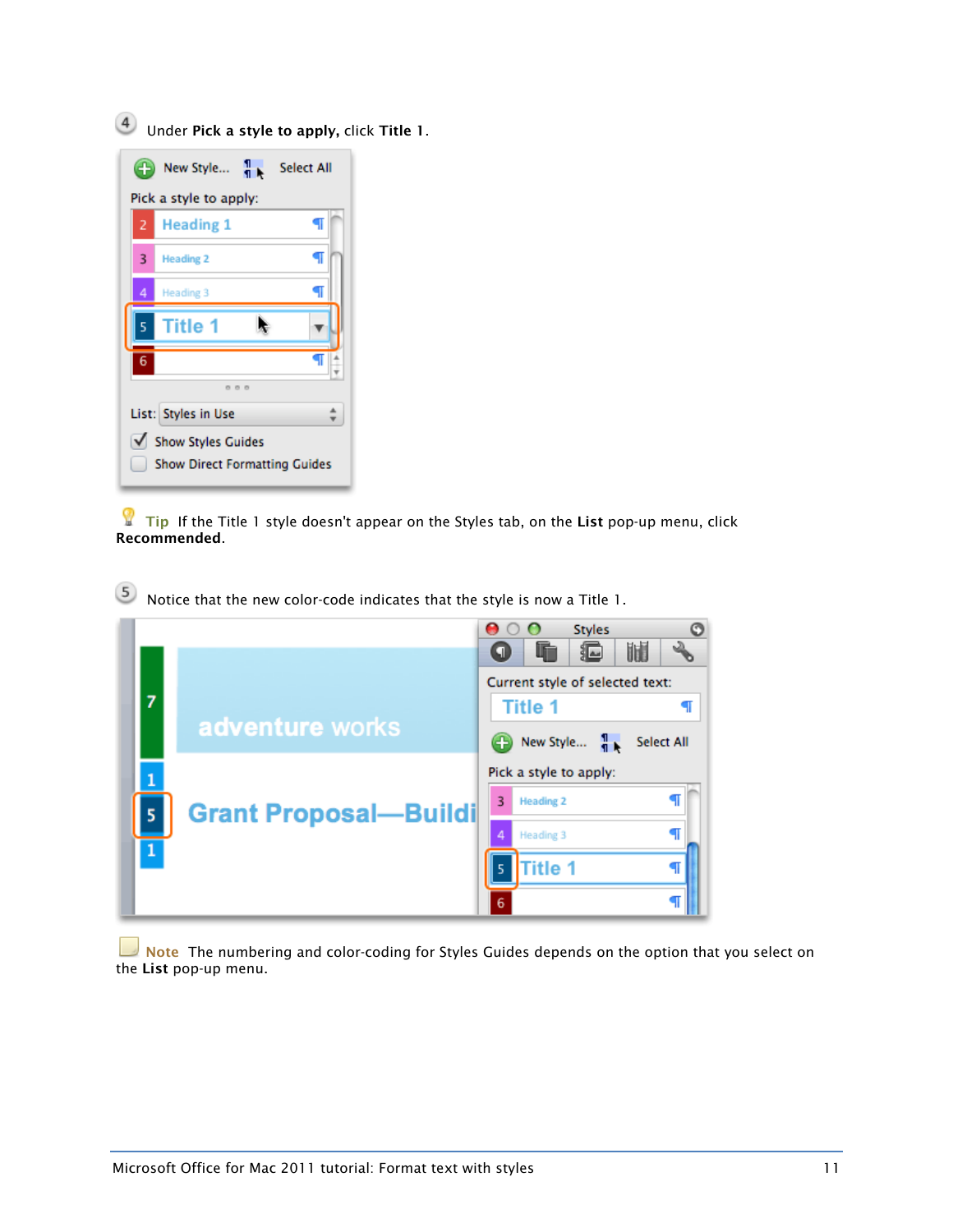#### Hints

- To identify text that was formatted without using styles (for example, a bold, 30-point font was applied instead of a style), on the Styles tab, select the Show Direct Formatting Guides check box.
- The colors and numbers attributed to each style are automatically determined by Word and may differ between documents and may change whenever you reopen a document.
- To hide the Styles Guides color-coding, clear the Show Styles Guides check box.

#### Before you move on

Make sure that you can do the following:

• Identify applied styles by showing the Styles Guides.

### 5. Modify a style

Word has many built-in styles (for example Normal, Title, and Heading 1). If any of these styles don't suit your needs, you can modify the style so that it looks exactly how you want it to.

Let's change the color and size of the built-in Heading 2 style.

 $\left( \begin{array}{c} 1 \end{array} \right)$  On the Styles tab, point to Heading 2, and then click the arrow that appears to the right of the style name.

| п              | Styles<br>圃<br>滬                               |
|----------------|------------------------------------------------|
|                | Current style of selected text:<br>¶<br>Normal |
| Œ              | New Style $\frac{1}{1}$<br><b>Select All</b>   |
|                | Pick a style to apply:<br>Clear Formatting     |
| $\overline{1}$ | T<br>Normal                                    |
| 2              | <b>Heading 1</b><br>Π                          |
| 3              | <b>Heading 2</b>                               |
| 4              | Heading 3<br>000                               |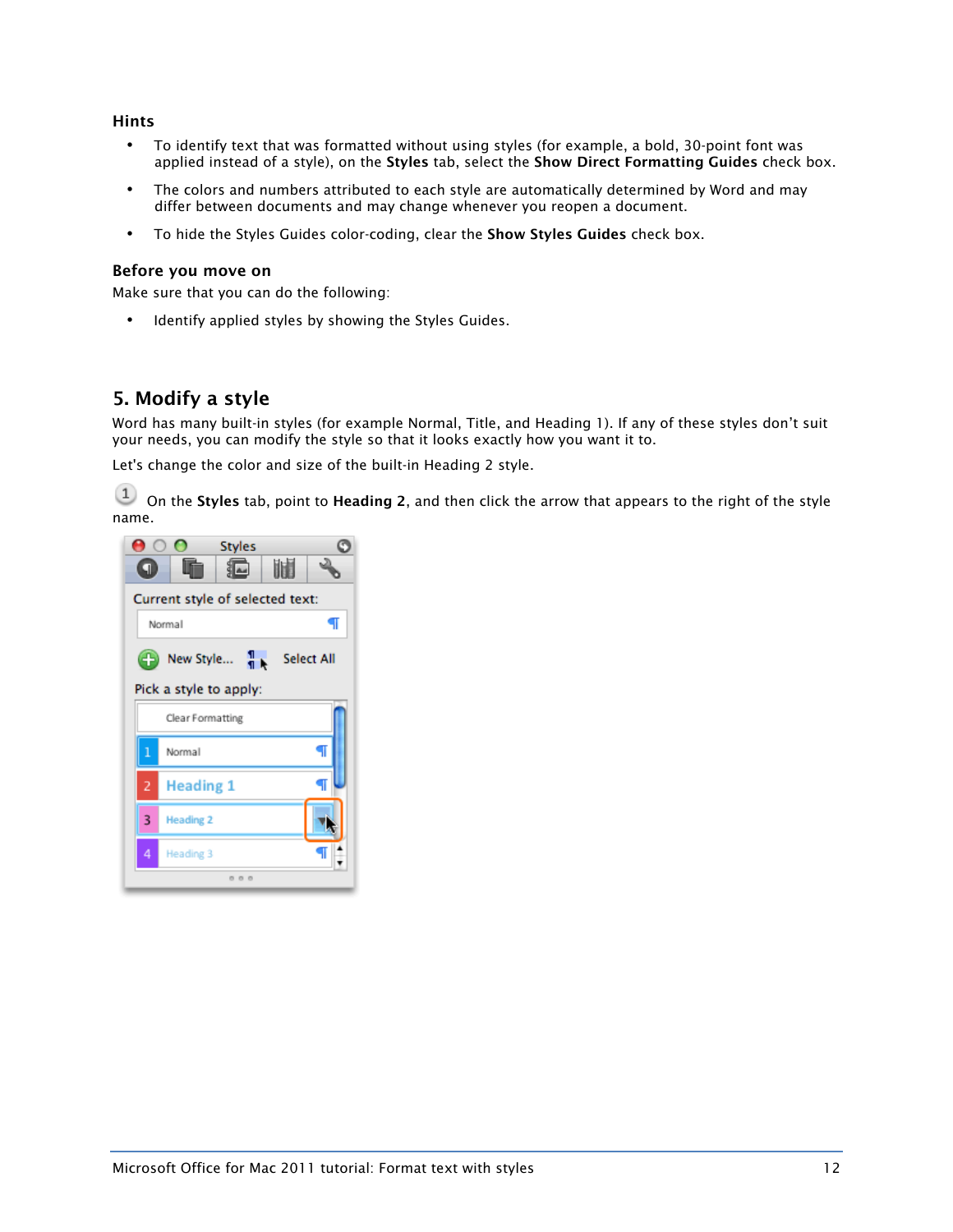

3 On the Font Size pop-up menu, click 12.

| <b>Modify Style</b>                                                     |                                                                          |
|-------------------------------------------------------------------------|--------------------------------------------------------------------------|
| Properties                                                              |                                                                          |
| Name:                                                                   | <b>Heading 2</b>                                                         |
| Style type:                                                             | 五<br>Paragraph<br>$\overline{\mathbf{v}}$                                |
| Style based on:                                                         | ÷<br>Normal<br>T                                                         |
| Style for following paragraph:                                          | ÷<br>Normal                                                              |
| Formatting                                                              |                                                                          |
| Calibri (Body)<br>12                                                    | $I \quad \underline{\mathsf{U}}$<br>$\mathbf{B}$<br>$\ddot{\phantom{0}}$ |
| -----<br>$=$<br>÷<br>--------<br>$\frac{1}{1+2}$<br>--------<br>------- | $+ =$<br>令三<br>--------<br>⊱≡<br>⇒≡<br>令三<br>$+ =$                       |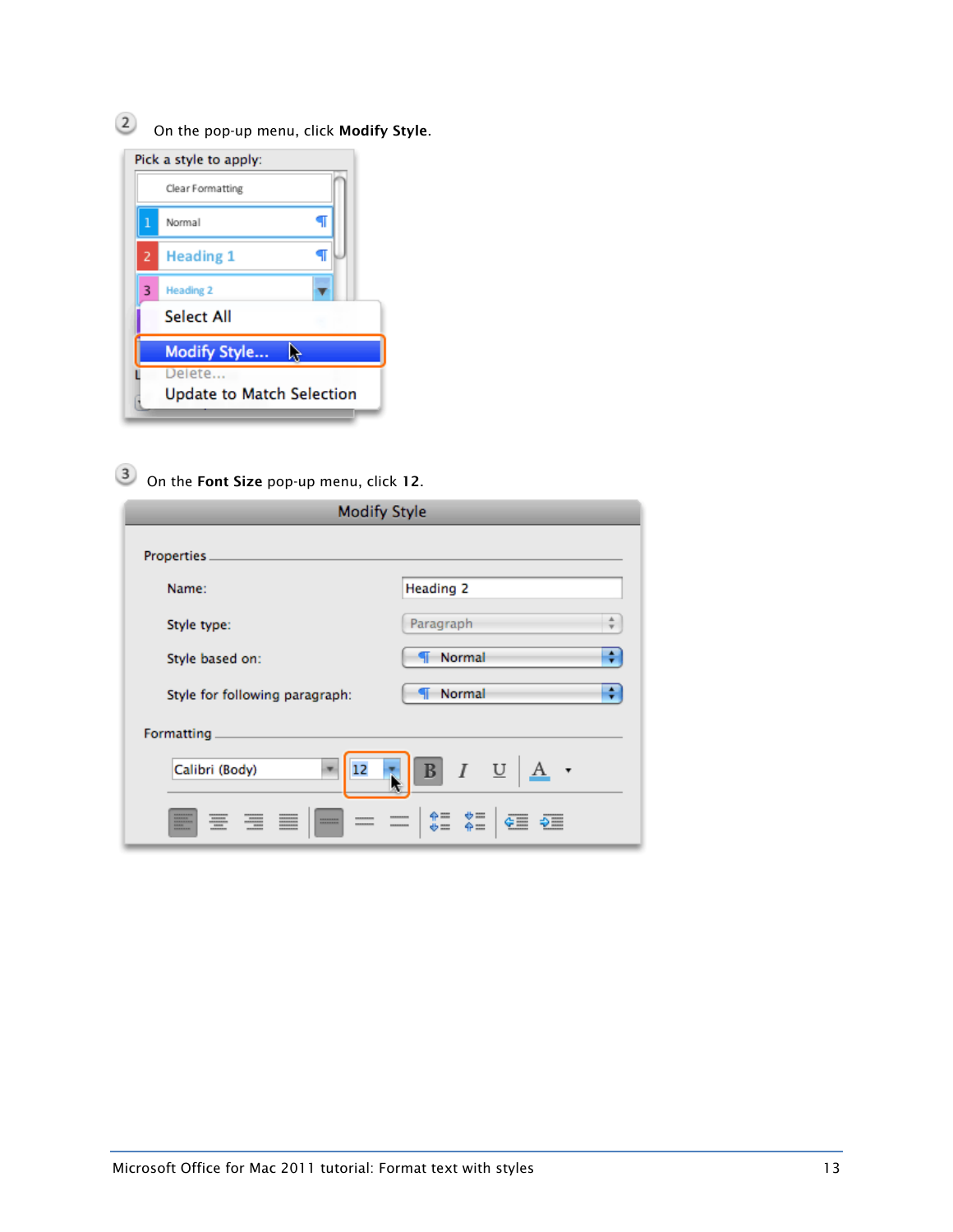**4** On the Font Color pop-up menu, click Accent 4.



 $\blacksquare$  Tip To make the modified style available in all documents, select the Add to template check box.

### 5 Click OK.

6 Notice that the Heading 2 preview updates on the Styles tab, and that all instances of the Heading 2 style in the document appear in the new size and color.

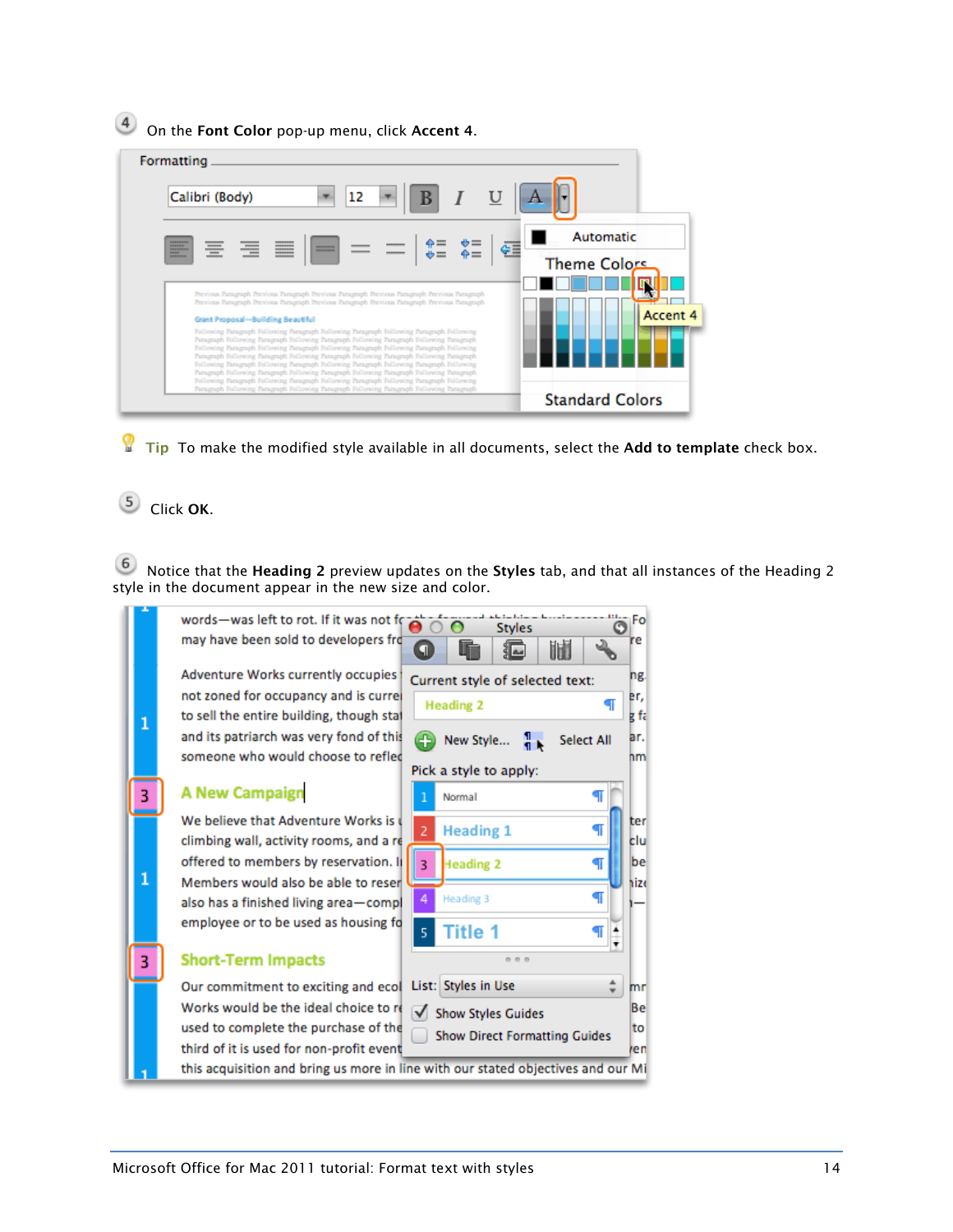#### Hints

- You can modify any built-in Word style (for example, Normal, Title, and Heading 1). You cannot delete built-in styles.
- To create a new style, on the Styles tab, click New Style.
- If you select the Automatically update check box when you modify a style, each time you change the formatting of any text that uses that style in your document, Word automatically updates all instances of text using that style.

#### Before you move on

Make sure that you can do the following:

- Modify a built-in style and view the updated style in your document.
- Find the modified built-in style on the Styles tab.

### 6. Insert a table of contents

Styles allow you to easily apply formatting to your document. You can also use styles to quickly and automatically create a table of contents.

Let's insert a table of contents that uses the heading styles that you applied in an earlier lesson.

 $\left(1\right)$ Click in the space below Grant Proposal — Building Beautiful.



<sup>(2)</sup> On the Document Elements tab, under Table of Contents, point to any table of contents style, and then click the arrow that appears.

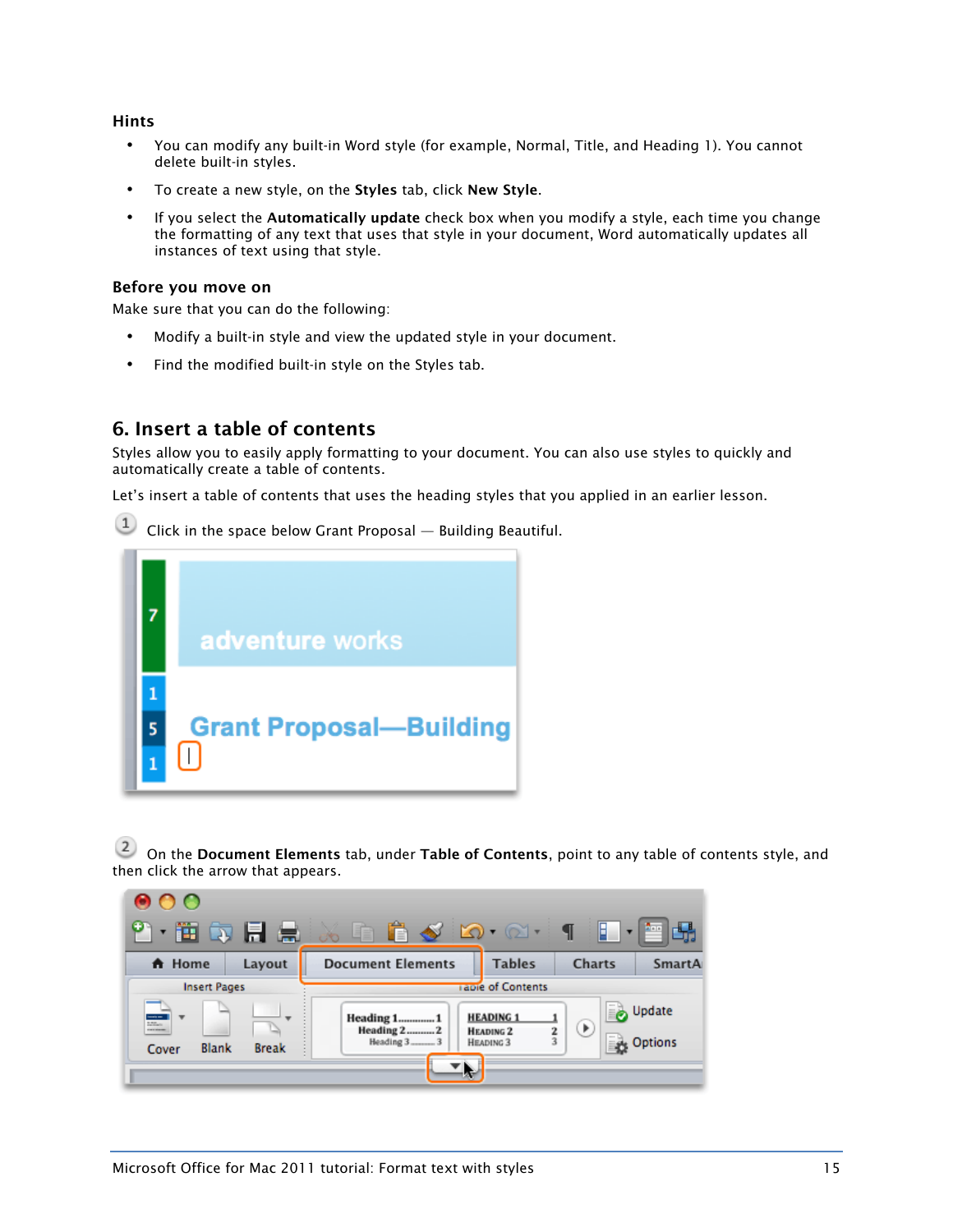# Under Automatic Table of Contents, click Classic.



Notice that Word inserts a table of contents that includes entries for all headings in the document.

|                         | <b>Grant Proposal-Building Beautiful</b> |
|-------------------------|------------------------------------------|
|                         | <b>Table of Contents</b>                 |
|                         |                                          |
| $\overline{\mathbf{8}}$ |                                          |
|                         |                                          |
| $\frac{7}{8}$           |                                          |
|                         |                                          |
|                         |                                          |

 $\blacksquare$  Note For this practice file, additional headings appear in the table of contents because some heading styles were already applied.

### Hints

- By default, Word includes only Heading 1, Heading 2, and Heading 3 styles in a table of contents.
- To modify the levels and appearance of a table of contents, on the Document Elements tab, under Table of Contents, click Options.

#### Before you move on

Make sure that you can do the following:

Insert a table of contents.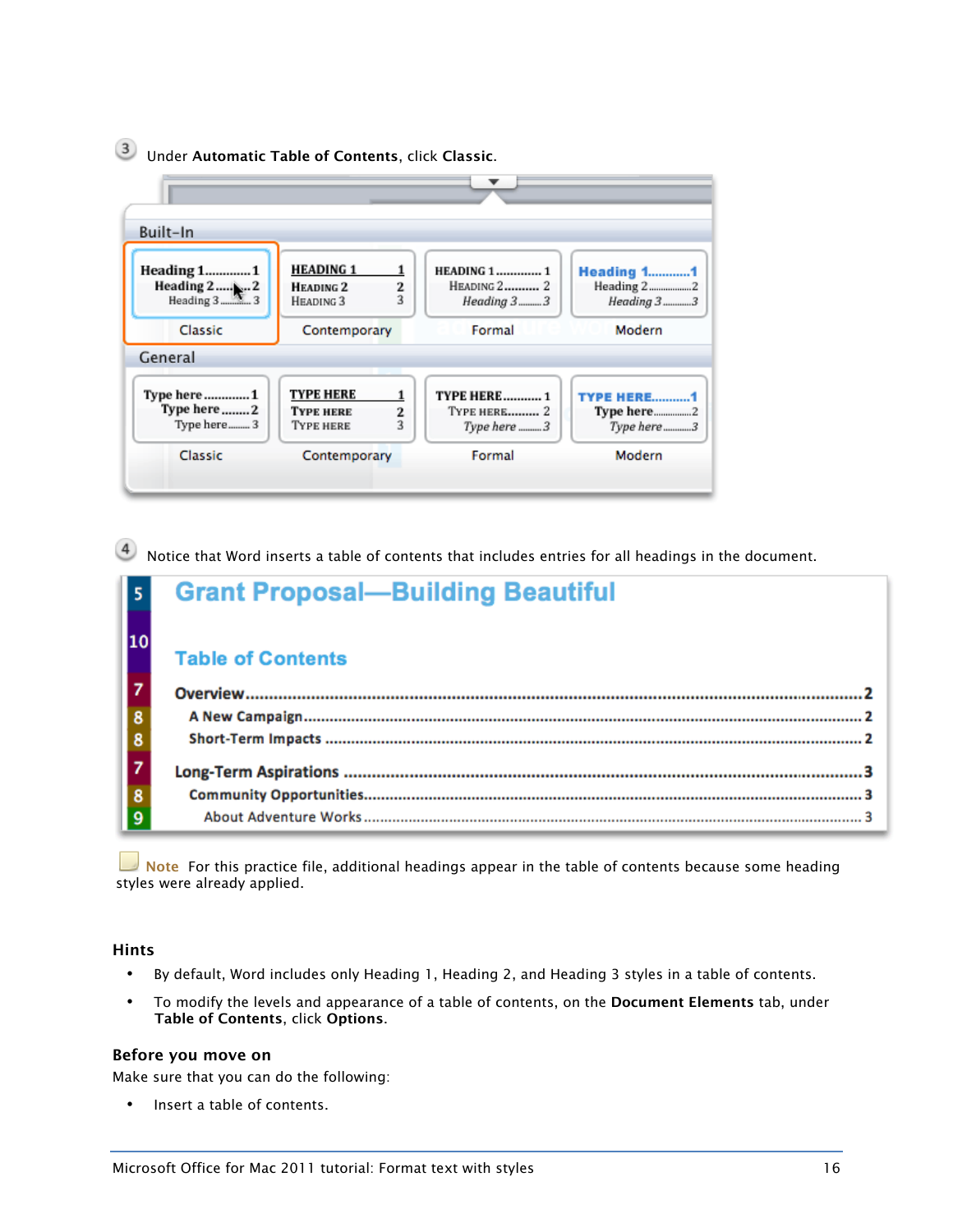• Confirm that the table of contents includes entries for all document headings.

### 7. Update the table of contents

You can easily update the table of contents to make sure that it includes any new headings, updated page numbering, or changes to existing headings.

Let's change the name of a heading and update the table of contents.

 $(1)$  In the document (not in the table of contents), select the Overview heading, and then type Introduction.



2 Click in the table of contents, and then on the Table of Contents pop-up menu, click Update Table.



In the Update Table of Contents dialog box, click Update entire table, and then click OK.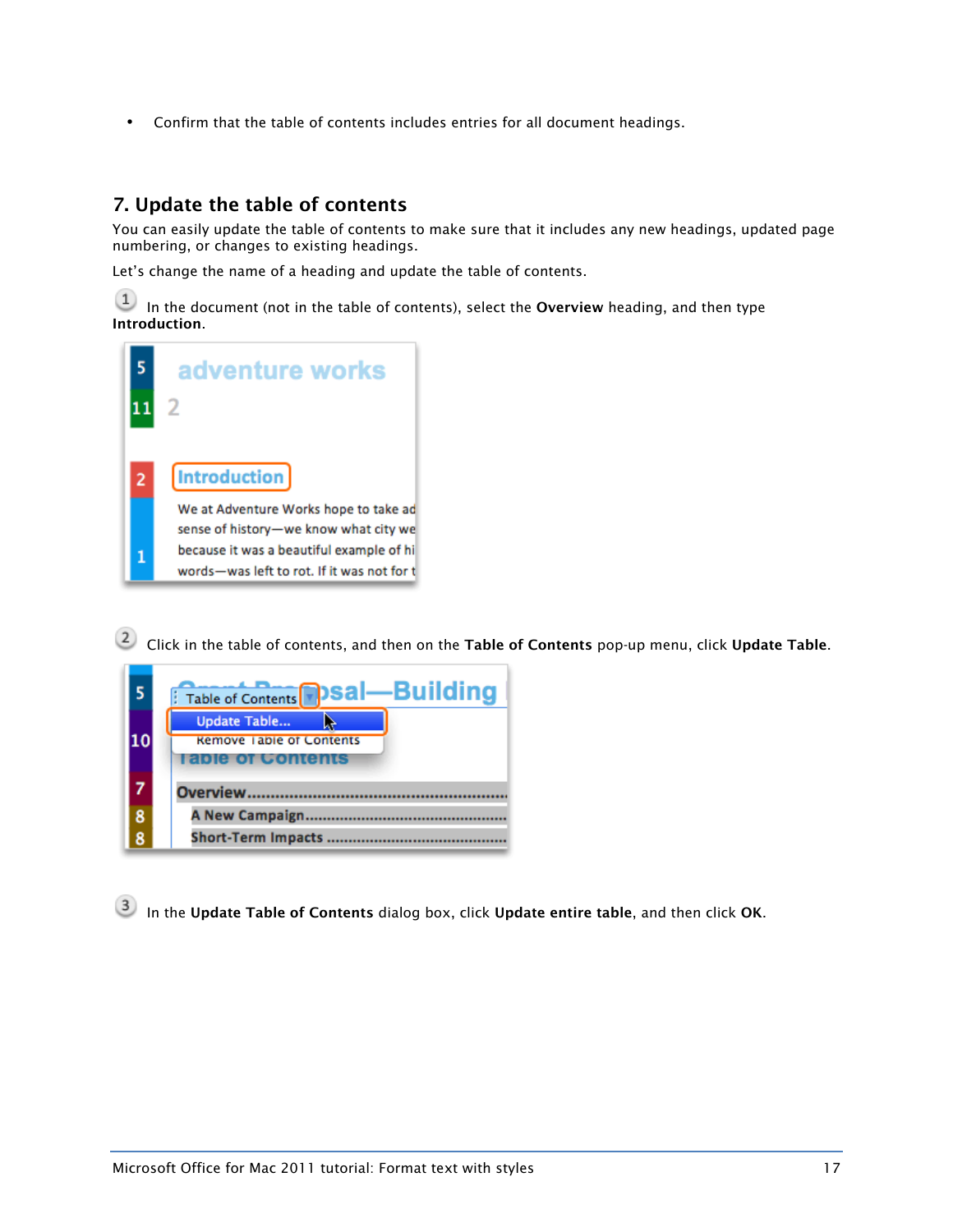

Notice that the table of contents updates to include the revised heading.

|   | Table of Contents <b>TOSal—Building</b> |
|---|-----------------------------------------|
|   | <b>Table of Contents</b>                |
|   | Introduction                            |
| 8 | A New Campaign                          |
|   | Short-Term Impacts                      |

### Hints

- To hide the Table of Contents pop-up menu, click anywhere in the document text.
- To delete a table of contents, click in the table of contents, and then on the Table of Contents popup menu, click Remove Table of Contents.

### Before you move on

Make sure that you can do the following:

• Update a table of contents.